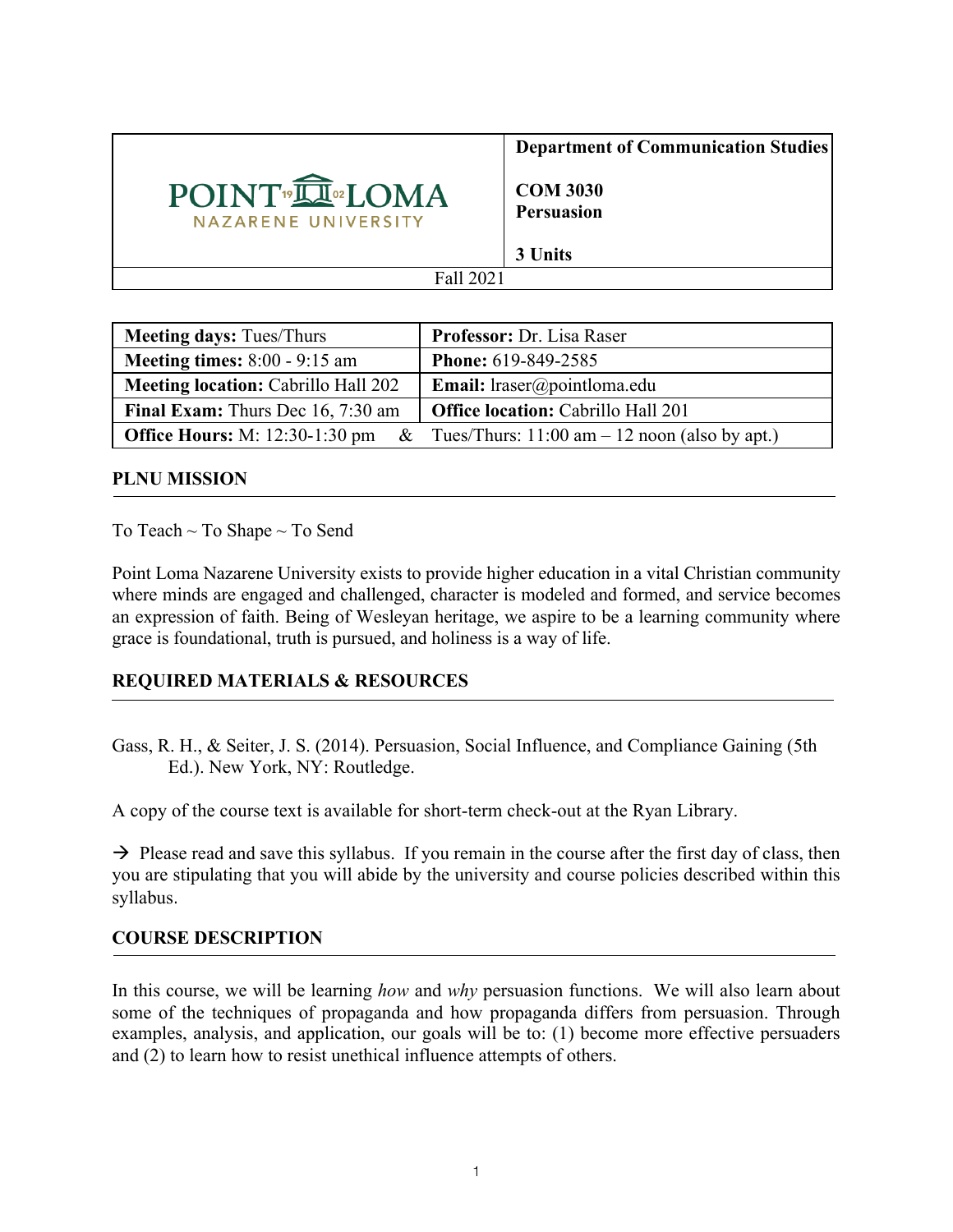## **COURSE LEARNING OUTCOMES**

By the end of the course, you will be able to:

- explain and apply persuasion theories, processes, and practices
- identify the differences between persuasion and propaganda
- differentiate between different propaganda techniques and interpret them through an original poster project
- discuss the ethical implications of persuasion and propaganda
- distinguish between persuasion and compliance gaining and identify compliance-gaining strategies
- analyze an advertisement and deconstruct "how it works" persuasively

# **COURSE FORMAT AND POLICIES**

**Support:** I am committed to helping every student attain their best possible education. I AM HERE TO HELP! Please do not hesitate to ask questions, or ask for help, in or out of class. I will also be available if you would like me to review your work and give you feedback before it is turned in or presented. If you have any needs that it would be helpful for me to be aware of, please do let me know.

**Attendance:** As members of a learning community, your presence is appreciated, and your absence is noticed. The class sessions are set up to help people learn from each other (through discussions, activities, etc.) and you are expected to attend each class session. Everyone has useful and insightful information to offer to the class. Participation is the core of this work, and to help keep track of that, I take attendance.

You are allowed two (2) absences in the course of the semester without penalty. The only absences excused after that will be university approved absences or Covid-related absences (see sections below). It is your choice how you use these absences and it is encouraged that you use them wisely. Please note that these 2 absences DO include instances of illness, quarantine, and family obligations. Each absence over two will result in a 15-point deduction to your overall grade.

**University Approved Absences:** Absences for certain events and obligations recognized by the University (i.e.: participation in sports, forensics, music tours, field trips, etc.) may be counted as "excused." Please notify me at least one week prior to such absences with documentation and contact information from the sponsoring program/department. You are responsible for making up all work missed due to absences in a timely manner, to be worked out ahead of time with me.

**PLNU Attendance and Participation Policy:** Regular and punctual attendance at all class sessions is considered essential to optimum academic achievement. If the student is absent for more than 10 percent of class sessions (3 classes), the faculty member will issue a written warning of de-enrollment. If the absences exceed 20 percent (6 classes), the student may be de-enrolled without notice until the university drop date or, after that date, receive the appropriate grade for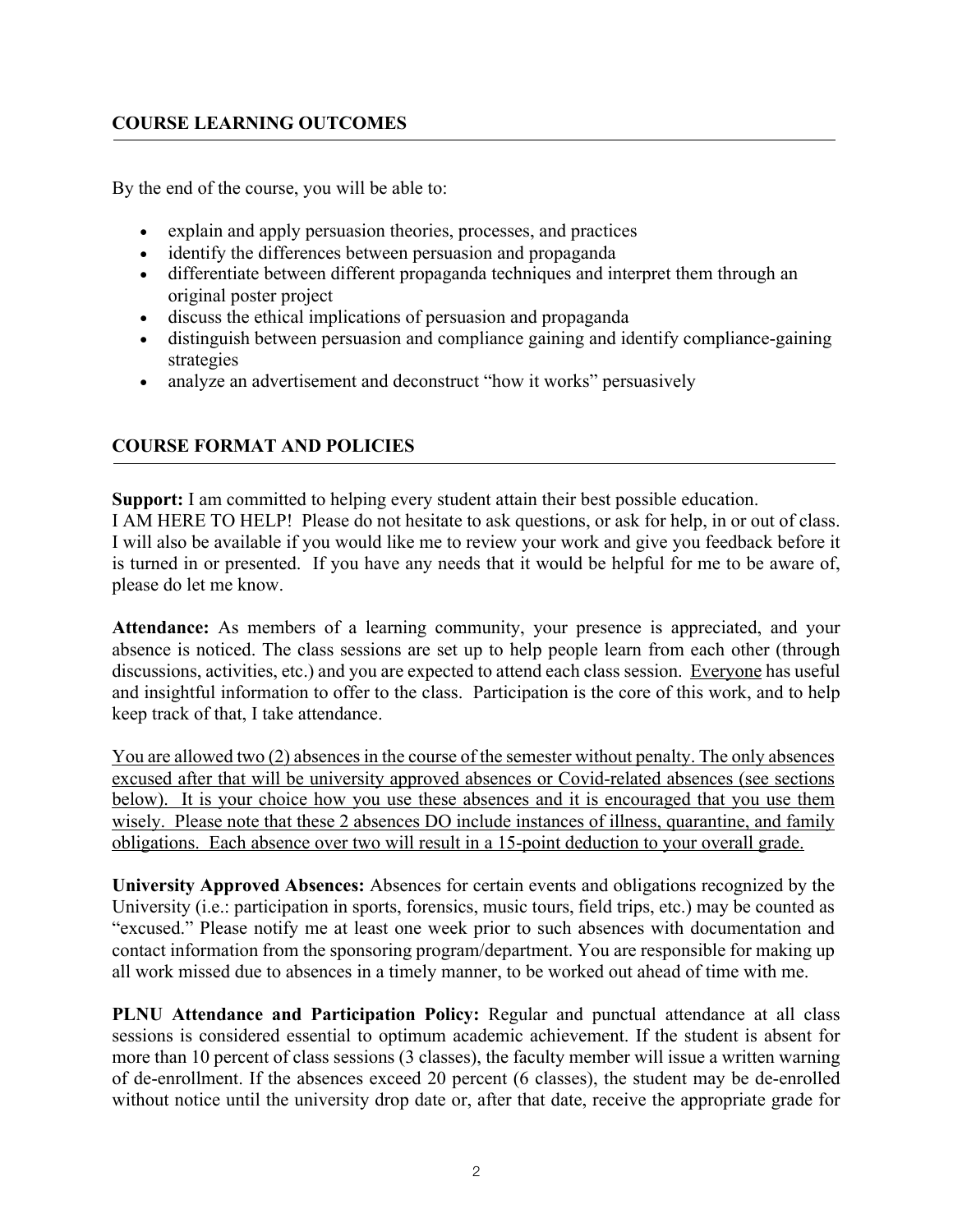their work and participation.

**COVID-19:** Our course will follow all of the PLNU policies related to Covid-19. Please see the PLNU Covid-19 website, the Covid-19 Canvas course, and the PLNU catalog for the most current policies. All of us, including me, can show our respect and care for each other by not coming to class if we do not pass the Campus Clear app or have any Covid symptoms. If you have Covid-related absences that extend beyond the two "freebie" absences allotted for the course, they will be excused. You will still be responsible for getting the notes from a classmate and keeping up with all assignments for any classes you miss.

Due to our current pandemic conditions, there is the possibility that classes may periodically need to be held in an asynchronous or synchronous online format. The attendance policy still applies to these types of class formats. Please check email/Canvas announcements on a regular basis for any course updates.

**Late to Class/Leaving Early:** It is an expectation of this class community that we begin our class time together, and complete our class time together each day. Instances of habitual lateness are a distraction to our class community and may impact your ability to participate fully in the course. Therefore, I do make note when you are late to class and five tardies will equal one absence. Please talk to me early in the semester if you have any questions or concerns about this policy.

Being absent for more than 20 minutes during any part of a class period, whether at the beginning, middle, or end, will constitute an absence. Similarly, it is expected that you remain actively engaged in the classroom discussion and activities until the end of the class period. If you absolutely must leave early one day for a personal/emergency reason, please let me know at the class period prior or via email before class. (During advising time, please arrange any advising meetings with your academic adviser so that they do not conflict with your class schedule.)

Late Work/Make-Up Work: All assignments are to be submitted/turned in according to the due dates set on this syllabus schedule and on Canvas. In general, no late or makeup written assignments/presentations will be allowed. Please communicate with me in advance of an assignment due date if you are concerned that an illness or other personal hardship may prevent you from turning in an assignment on time. If you are absent on the day of a test or a presentation, I will only consider a make-up opportunity if you have communicated with me in advance of your absence and you have documentation of your absence (for example, a note from your doctor).

**Incompletes:** Incompletes will only be assigned in extremely unusual circumstances, given reasonable justification.

**Electronic Devices:** The use of cell phones and laptops/tablets during class is prohibited unless I ask for them to be used as a specific part of a class activity. Please join me in turning off or silencing all cell phones, laptops, and similar electronic devices and keeping them out of sight for the duration of class. This policy was influenced by two important pieces of research: 1. Faria Sana, Tina Weston, and Nicholas J. Cepeda, "Laptop Multitasking Hinders Classroom Learning for Both Users and Nearby Peers," Computers and Education (March 2013): "We found that participants who multitasked on a laptop during a lecture scored lower on a test compared to those who did not multitask, and participants who were in direct view of a multitasking peer scored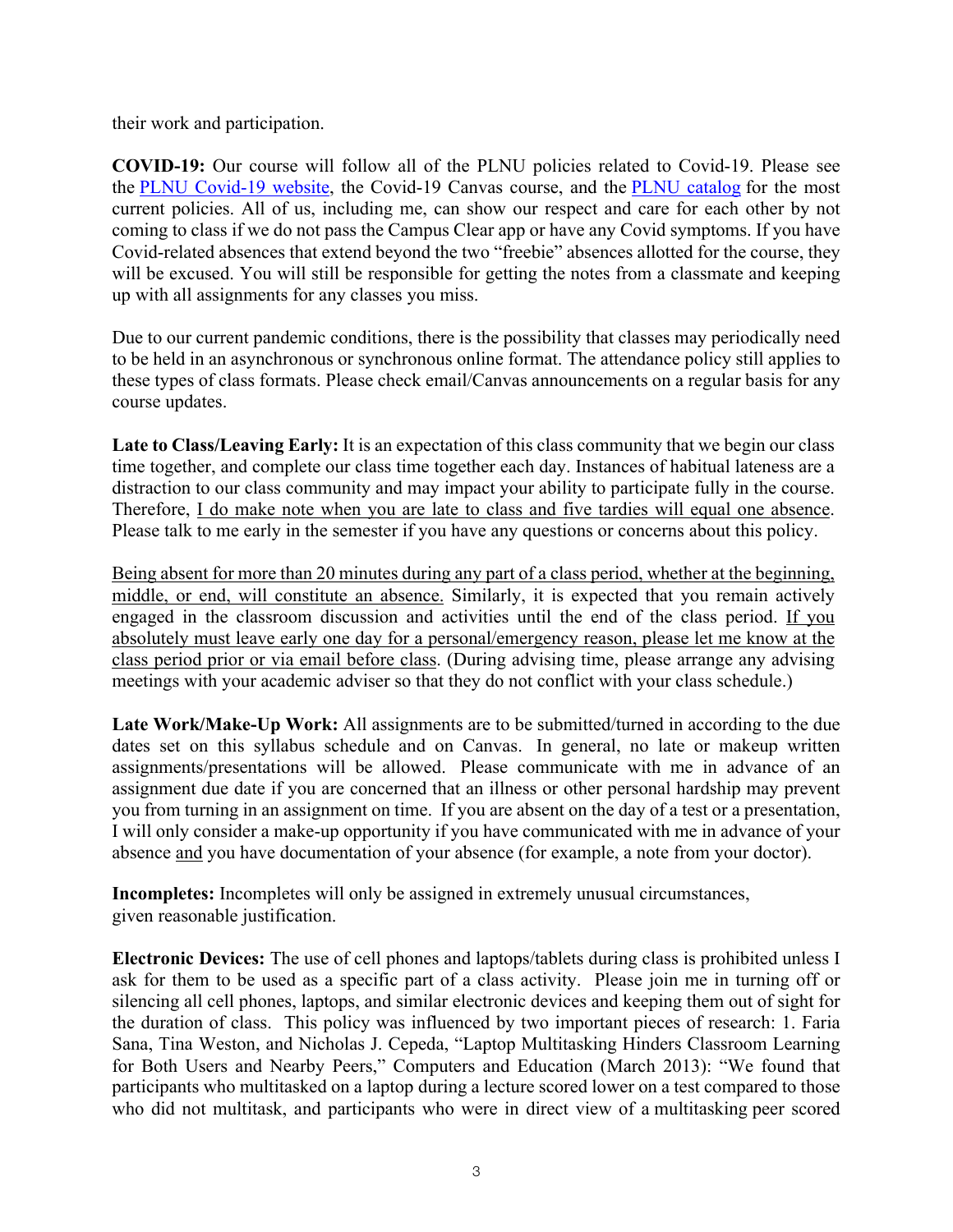lower on a test compared to those who were not. The results demonstrate that multitasking on a laptop poses a significant distraction to both users and fellow students and can be detrimental to comprehension of lecture content." 2. Pam A. Mueller and Daniel M. Oppenheimer, "The Pen Is Mightier Than the Keyboard: Advantages of Longhand Over Laptop Note Taking" (April 2014). In this study, the authors found that students who hand wrote their notes during lectures remembered more material than students who used laptops for notetaking because they could not write everything down verbatim. The extra processing required by the hand writers to select important over extraneous information was beneficial for their retention of the material they were learning.

**Email:** I will frequently use email to communicate with you and I do my best to respond to your emails as promptly as possible. I will respond to emails Monday-Friday from 8:00 am – 4:00 pm. If you send me an email over the weekend or on a holiday, I will respond on the following school day.

**Written Work:** Please type, double-space and staple all written work unless instructed otherwise. It is my expectation that all writing will be clear, coherent, and free of grammatical/spelling errors. Please proof all written work – your grade will reflect both the substance and the style of your writing. When working on the computer, try to plan for the "unexpected" but predictable problems: plan extra time for library printing issues and back up files as you go.

**Student Responsibility:** It is your responsibility to maintain your class schedule. Should the need arise to drop this course (personal emergencies, poor performance, etc.), you have the responsibility to follow through (provided the drop date meets the stated calendar deadline established by the university). Simply ceasing to attend this course or failing to follow through to arrange for a change of registration (drop/add) may easily result in a grade of F on the official transcript.

**Final Exam Policy:** Successful completion of this class requires taking the final examination on its scheduled day. Final exams will not be given early before our assigned date/time. Please arrange any activities or transportation for the break around this finals schedule so that you can be present at the assigned time.

**PLNU Academic Honesty Policy:** Students should demonstrate academic honesty by doing original work and by giving appropriate credit to the ideas of others. Academic dishonesty is the act of presenting information, ideas, and/or concepts as one's own when in reality they are the results of another person's creativity and effort. A faculty member who believes a situation involving academic dishonesty has been detected may assign a failing grade for that assignment or examination, or, depending on the seriousness of the offense, for the course. Faculty should follow and students may appeal using the procedure in the university Catalog. See Academic Policies for definitions of kinds of academic dishonesty and for further policy information.

**PLNU Copyright Policy:** Point Loma Nazarene University, as a non-profit educational institution, is entitled by law to use materials protected by the US Copyright Act for classroom education. Any use of those materials outside the class may violate the law.

**PLNU Academic Accommodations Policy:** PLNU is committed to providing equal opportunity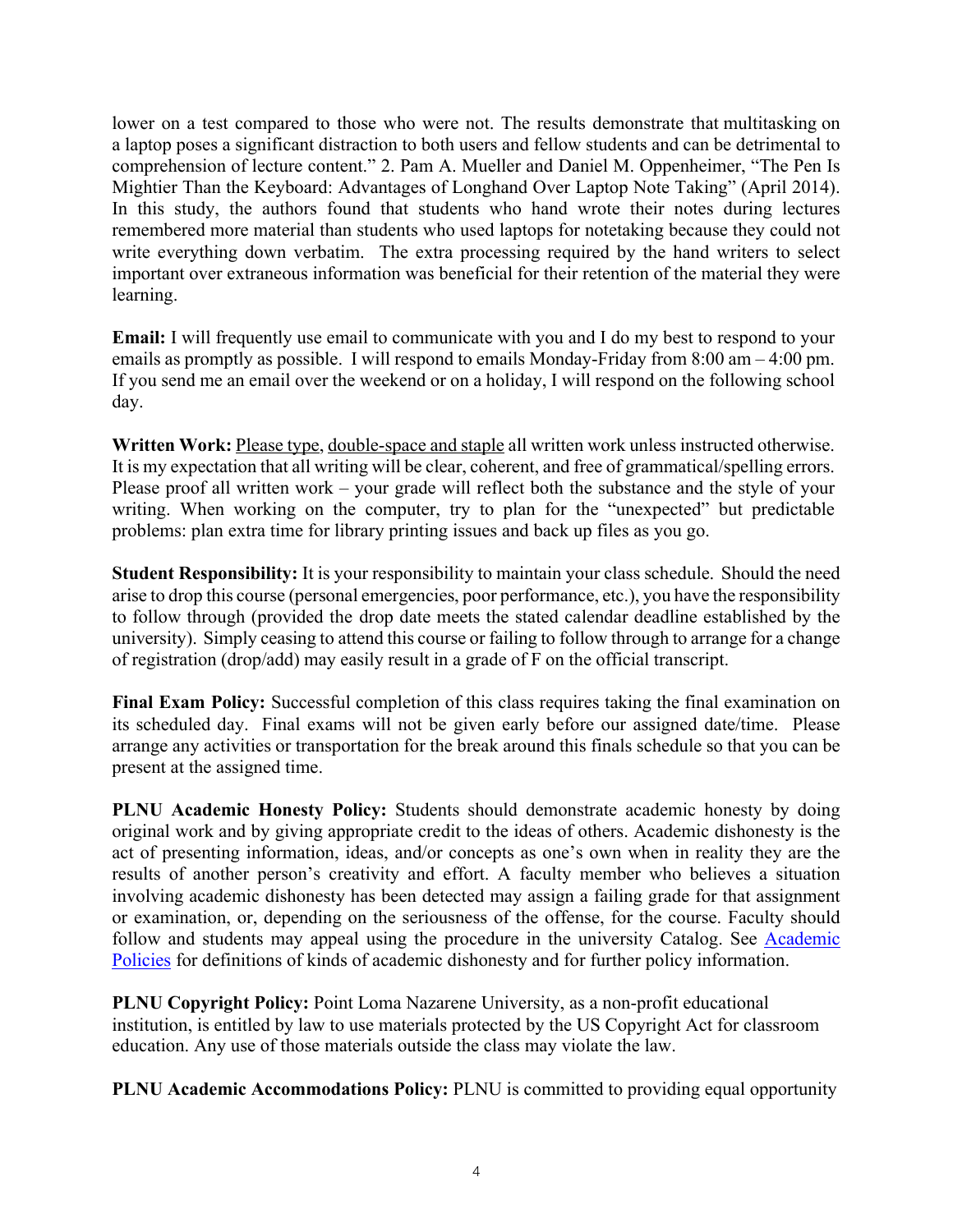for participation in all its programs, services, and activities. Students with disabilities may request course-related accommodations by contacting the Educational Access Center (EAC), located in the Bond Academic Center (EAC@pointloma.edu or 619-849-2486). Once a student's eligibility for an accommodation has been determined, the EAC will issue an academic accommodation plan ("AP") to all faculty who teach courses in which the student is enrolled each semester.

PLNU highly recommends that students speak with their professors during the first two weeks of each semester/term about the implementation of their AP in that particular course and/or if they do not wish to utilize some or all of the elements of their AP in that course.

Students who need accommodations for a disability should contact the EAC as early as possible (i.e., ideally before the beginning of the semester) to assure appropriate accommodations can be provided. It is the student's responsibility to make the first contact with the EAC. If students do not wish to avail themselves of some or all of the elements of their AP in a particular course, it is the responsibility of those students to notify their professor in that course. PLNU highly recommends that EAC students speak with their professors during the first two weeks of each semester about the applicability of their AP in that particular course and/or if they do not desire to take advantage of some or all of the elements of their AP in that course.

**Spiritual Care:** Please be aware PLNU strives to be a place where you grow as whole persons. To this end, we provide resources for our students to encounter God and grow in their Christian faith. If students have questions, a desire to meet with the chaplain or have prayer requests you can contact the Office of Spiritual Development.

**State Authorization:** State authorization is a formal determination by a state that Point Loma Nazarene University is approved to conduct activities regulated by that state. In certain states outside California, Point Loma Nazarene University is not authorized to enroll online (distance education) students. If a student moves to another state after admission to the program and/or enrollment in an online course, continuation within the program and/or course will depend on whether Point Loma Nazarene University is authorized to offer distance education courses in that state. It is the student's responsibility to notify the institution of any change in his or her physical location. Refer to the map on State Authorization to view which states allow online (distance education) outside of California.

# **CLASS ASSIGNMENTS & COURSE SCHEDULE**

**Exams:** There are three exams in this course. Exams will include material from the book and inclass discussion/activities. You may bring one 3x5 notecard (front and back, handwritten – not typed) to each exam.

**Reading Ouizzes:** There will occasionally be short unannounced quizzes (5-10 points each) on the assigned reading. Reading quizzes will be administered on Canvas, at the beginning of class. Unlike the exams, notes are not allowed on reading quizzes. Please make sure that you have a phone, tablet, or laptop with you in class to complete the quiz. If you arrive late to class, you will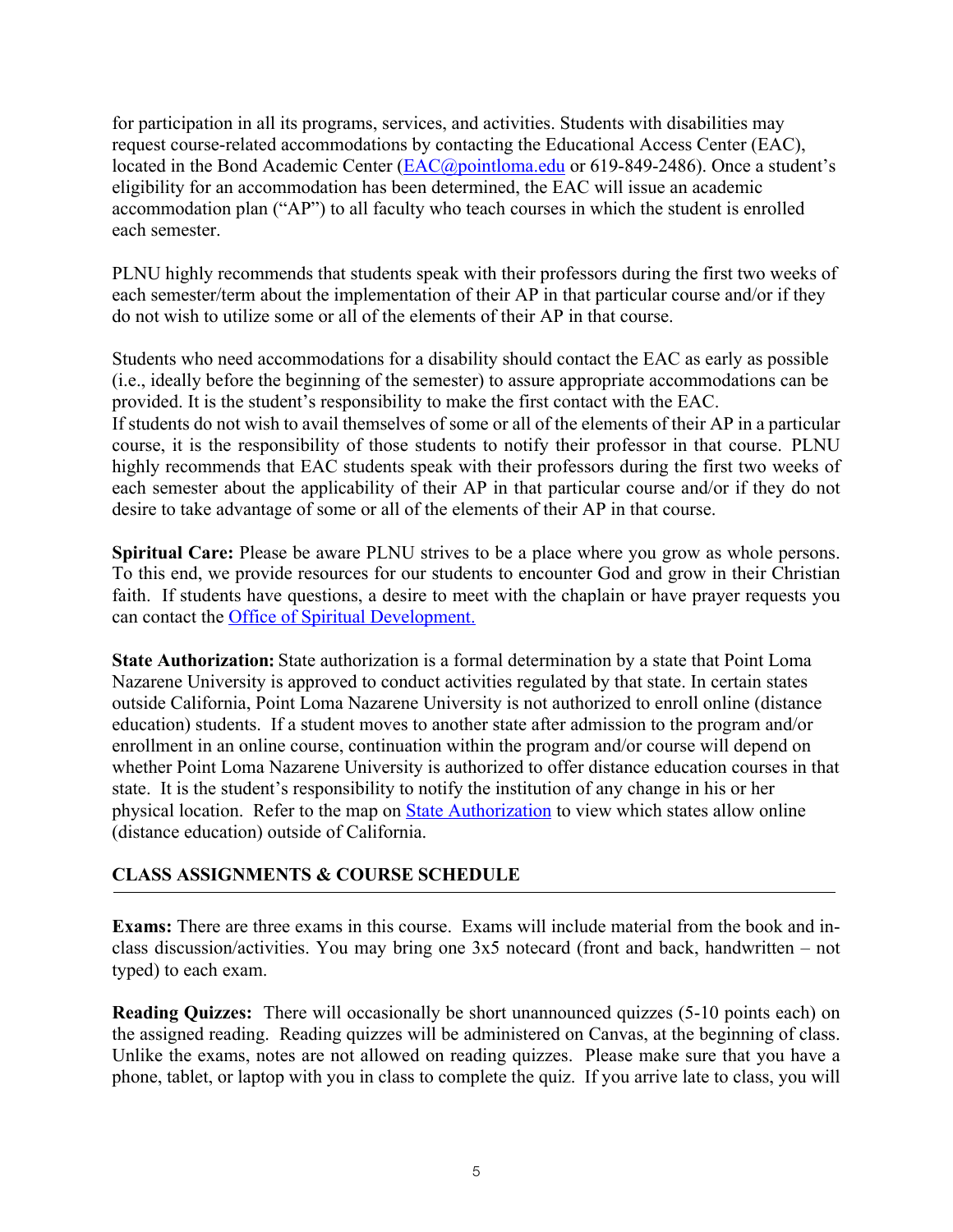not be given additional time to take the quiz. Reading Quizzes cannot be made up. The reading quiz with the lowest score will be dropped at the end of the semester.

**Original Propaganda Poster:** You will design an original propaganda poster using a selection from the ten propaganda techniques that we will learn about in class. You will need to acquire a poster board for this assignment. Prompts will be given in class and you will have some choice in selecting the overall theme of your poster. On the day that your poster is due, we will hang them around the classroom and complete a "gallery tour," identifying the different propaganda techniques that we have studied.

**Ad Analysis Presentation:** You will select and analyze an advertisement (either a static image such as a billboard, magazine page, digital ad or a video) in order to uncover "how it works" persuasively. In an oral presentation, you will identify and evaluate the advertisement's use of persuasive strategies and explain what the advertisement is attempting to accomplish. Your textbook will be a very important resource to you in the successful completion of this project, so it is imperative that you keep up with your reading assignments.

**In-Class (or take home) Assignments:** At times, you will be given short assignments or exercises in class (or to take home) that are worth points toward your final grade. These assignments may include written responses/reflections, podcasts, discussions, group work, etc. The point value for these assignments may vary, but will be clearly designated on the assignment.

#### **ASSESSMENT & GRADING**

| Grade Scale (% to Letter): |             |               |       |
|----------------------------|-------------|---------------|-------|
| 93-100                     |             | 73-76.9%      | C     |
| 90-92.9%                   | A-          | 70-72.9%      | $C$ - |
| 87-89.9%                   | $_{\rm B+}$ | $67 - 69.9\%$ | $D+$  |
| 83-86.9%                   | B           | $63 - 66.9\%$ | D     |
| 80-82.9%                   | B-          | $60 - 62.9\%$ | D-    |
| 77-79.9%                   |             | $0 - 59$      | F     |

**Rounding:** Typically, grades follow the scale above and are not rounded up. Rounding of grades is only done in rare circumstances when the percentage point after the decimal is extremely close to the next grade and the student has demonstrated exemplary participation and effort in the course. **Any possible changes are made by instructor discretion; please do not request that your grade be rounded up.**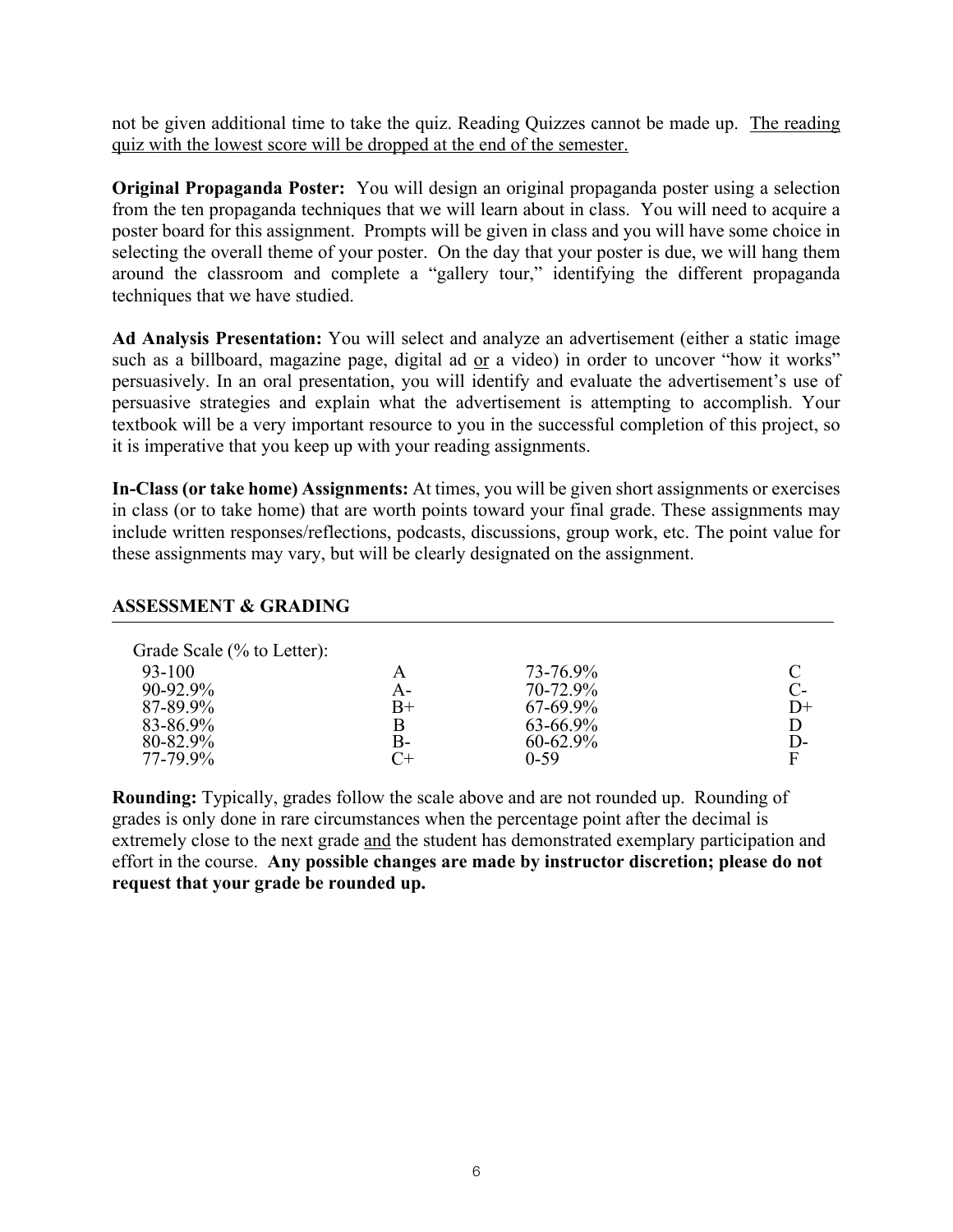## **Point Distribution**

| <b>COURSE REQUIREMENTS</b>                        | Number of Points  | Number of Points |
|---------------------------------------------------|-------------------|------------------|
|                                                   | <b>AVAILABLE</b>  | <b>I EARNED</b>  |
| Test #1                                           | 75                |                  |
| Test #2                                           | 75                |                  |
| Test # $3$                                        | 100               |                  |
| Original Propaganda Poster                        | 75                |                  |
| Ad Analysis Presentation                          | 100               |                  |
| Additional Assignments & Reading Quizzes          | 100               |                  |
| <b>TOTAL</b>                                      | 525               |                  |
| - Absence penalties (15 pts. per absence after 2) | (e.g., 3 absences |                  |
| absences)                                         | $= -15$           |                  |

**NOTE:** There may be adjustments made to the point values/totals listed above. Each assignment will be clearly marked with the point value when assigned in class or on Canvas.

Student grades will be posted in the Canvas grade book after each assignment has been graded. It is important to read the comments written on your assignment or posted on Canvas as these comments are intended to help you improve your work. Final grades will be posted by Dec. 26.

## **Tentative Course Schedule**

- Subject to change with fair notice.
- Please complete reading prior to arriving at class on the assigned due date.

| WK             | Date            | Topic                                | Reading/Assignments Due              |
|----------------|-----------------|--------------------------------------|--------------------------------------|
|                | $R\,9/2$        | Welcome/Course Introduction          |                                      |
| $\overline{2}$ | $T\frac{9}{7}$  | Why Study Persuasion?                | Ch. 1 (Hint: we will have a quiz on  |
|                |                 |                                      | Ch.1 at the beginning of class)      |
|                |                 |                                      | <b>Persuasion Scavenger Hunt</b>     |
|                |                 |                                      | <b>Jamboard due on Canvas on 9/6</b> |
|                | R9/9            | Why Study Persuasion?                |                                      |
|                |                 | Prop Tech # $1 \& 2$ : Assertion and |                                      |
|                |                 | Bandwagon                            |                                      |
| 3              | $T$ 9/14        | <b>What Constitutes Persuasion?</b>  | Ch. 2                                |
|                | R9/16           | <b>Attitudes and Consistency</b>     | Ch.3                                 |
| $\overline{4}$ | $T\frac{9}{21}$ | <b>Attitudes and Consistency</b>     | Ch.3                                 |
|                |                 | Present attitude assessment to class | <b>Attitude Assessment Due</b>       |
|                | R 9/23          | Credibility                          | Ch.4                                 |
|                |                 | Prop Tech $# 3$ : Cardstacking       |                                      |
|                |                 | Assign: Propaganda Posters           |                                      |
| 5              | $T\frac{9}{28}$ | Communicator Characteristics and     | Ch. 5                                |
|                |                 | Persuadability                       |                                      |